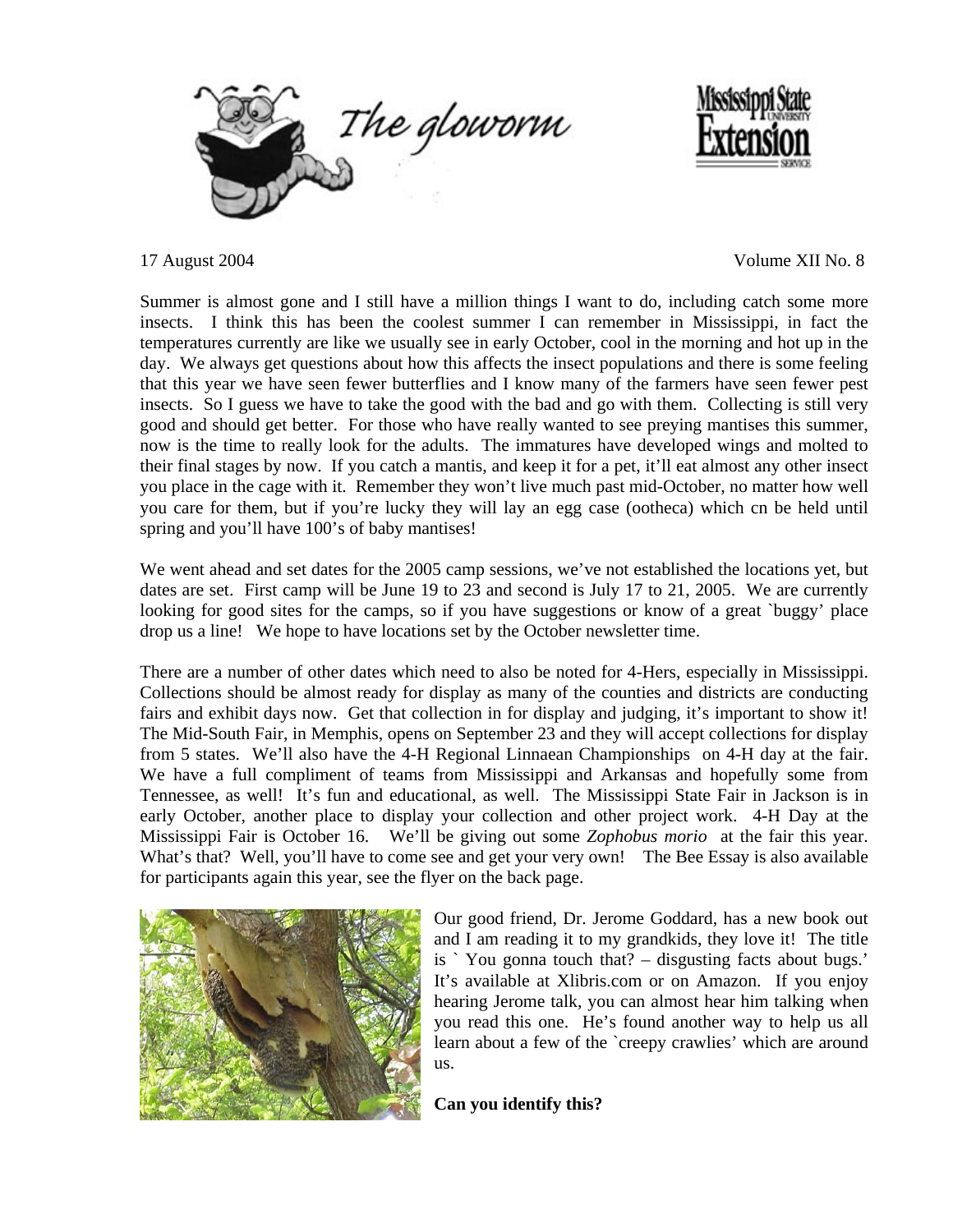## Featured insects



**Assorted Blister Beetles** 

Though there are several members of this family that can cause damage to plants, the Striped and Gray Blister Beetles are the most common. The adult stage causes the damage; not the larvae. The beetles tend to move in swarms and can cause a great deal of defoliation but may not stay in one area for very long. Blister beetles pass the winter in a pseudopupa stage and then go through a final molt in the spring. After a short period of activity, the larva enters the true pupal stage with the adults emerging midsummer.

Blister beetles have long, slender bodies with a relatively large head. These insects release a caustic substance when crushed that can raise blisters on the skin. A few adults are nocturnal; but most are diurnal or show no distinct diel cycle. Since adults are gregarious and often highly colored, they tend to be conspicuous. However, except for first instar larvae (triungulins) frequenting flowers or clinging to adult bees, larval blister beetles are seldom seen. So far as known, all larvae are specialized predators. Larvae of most blister beetles enter the nests of wild bees, where they consume both immature bees and the provisions of one or more cells. Those of some Meloinae, prey on the eggs of grasshoppers. A few larvae evidently prey on the eggs of other blister beetles.

Eggs are laid in masses in the ground or under stones or on the food plants of adults. Larval development is hypermetamorphic, with four distinct phases.



## **Blister Beetle Life Cycle**

 $A =$  adult,  $E =$  egg,  $T =$  first instar or triungulin,  $FG =$  first grub phase,  $C =$  coarctate phase in instar six or seven,  $SG =$ second grub phase,  $P = p$ upa

In the first instar or triungulin (T) phase the larva reaches its feeding site on its own or is carried there by an adult bee, to which the larva attaches from a flower. After feeding, the larva molts to become scarabaeiform and enters a period of rapid growth (first grub phase, FG) that lasts until the end of fifth or sixth instar. In some species that prey on bees the FG

larva uses only a single cell; in others it digs into nearby cells and devours their contents. In Meloinae the fully fed FG larva generally excavates a chamber apart from the feeding site. In instar six or seven, the larva typically becomes heavily sclerotized and immobile (coarctate phase, C). In this phase the critter degenerates and respiration is reduced to an extremely low level, permitting survival for more than a year, if necessary. When development resumes the muscles regenerate and the larva molts to once again become scarabaeiform (second grub phase, SG); at this point it may or may not excavate a pupal chamber. Most species pass the winter or dry season as coarctate larvae; a few do so as diapausing eggs, triungulin larvae, or adults. Adults commonly live three months or more. Females typically mate and oviposit periodically throughout their adult lives

Blister beetles receive their common name from the ability of their hemolymph to produce blistering on contact with human skin. Hemolymph is often exuded copiously by reflexive bleeding when an adult beetle is pressed or rubbed. Blisters commonly occur on the neck and